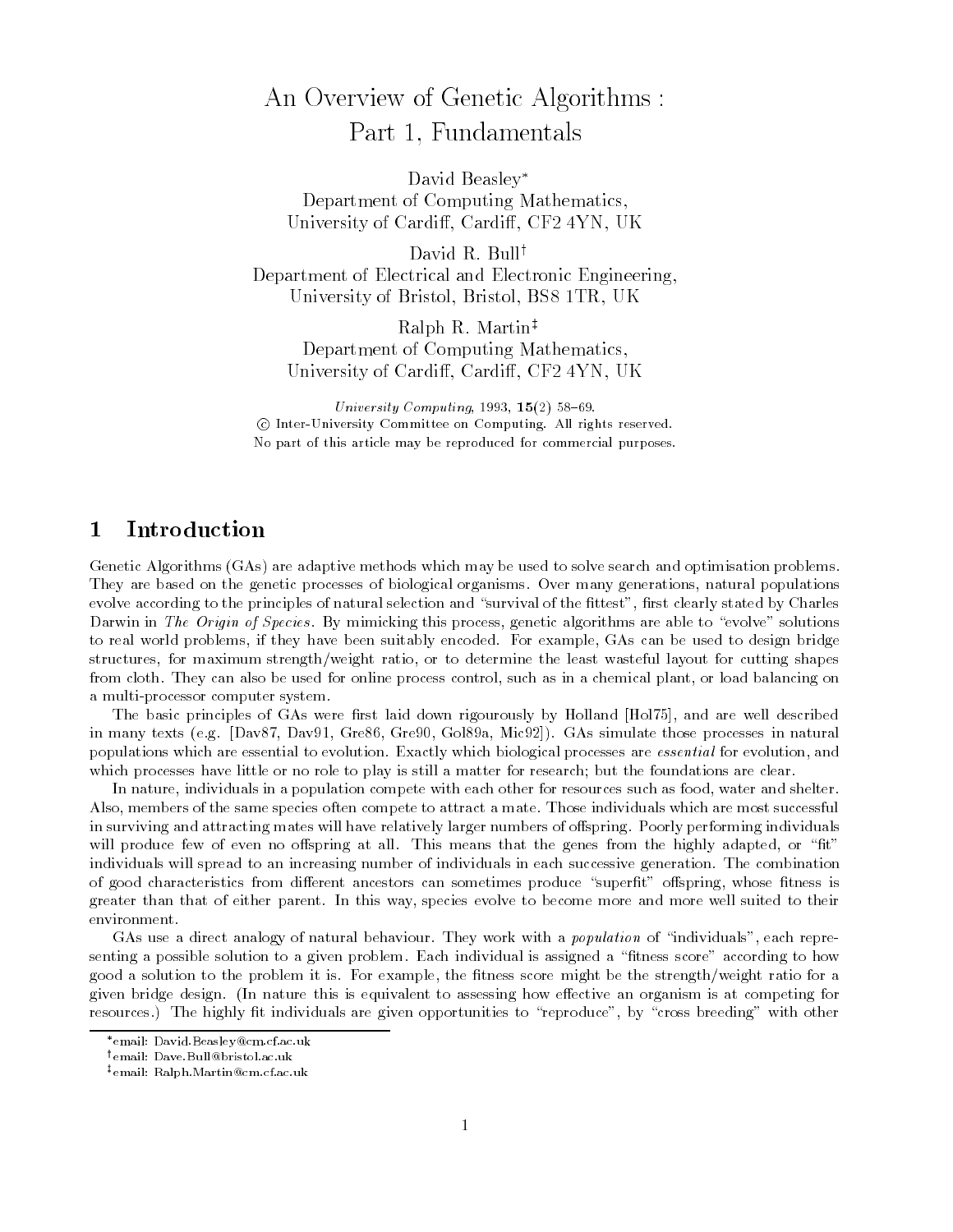individuals in the population. This produces new individuals as "offspring", which share some features taken from each "parent". The least fit members of the population are less likely to get selected for reproduction, and so "die out".

A whole new population of possible solutions is thus produced by selecting the best individuals from the current "generation", and mating them to produce a new set of individuals. This new generation contains a higher proportion of the characteristics possessed by the good members of the previous generation. In this way, over many generations, good characteristics are spread throughout the population, being mixed and exchanged with other good characteristics as they go. By favouring the mating of the more fit individuals, the most promising areas of the search space are explored. If the GA has been designed well, the population will converge to an optimal solution to the problem.

GAs are not the only algorithms based on an analogy with nature. Neural networks are based on the behaviour of neurons in the brain. They can be used for a variety of classication tasks, such as pattern recognition, machine learning, image processing and expert systems. Their area of application partly overlaps that of GAs. The use of GAs for the design of neural networks is a current research area [HS91]. Simulated annealing is a search technique which is based on physical, rather than biological processes, and this is described in Section 3.4.

The power of GAs comes from the fact that the technique is robust, and can deal successfully with a wide range of problem areas, including those which are difficult for other methods to solve. GAs are not guaranteed to find the global optimum solution to a problem, but they are generally good at finding "acceptably good" solutions to problems "acceptably quickly". Where specialised techniques exist for solving particular problems, they are likely to out-perform GAs in both speed and accuracy of the final result. The main ground for GAs, then, is in difficult areas where no such techniques exist. Even where existing techniques work well, improvements have been made by hybridising them with a GA.

In Section 2 we outline the basic principles of GAs, then in Section 3 we compare GAs with other search techniques. Sections 4 and 5 describe some of the theoretical and practical aspects of GAs, while Section 6 lists some of the applications GAs have been applied to.

Part 2 of this article will appear in the next issue of this journal. This will go into more detail, and discuss the problems which GA designers must address when faced with very difficult problems. We will also show how the basic GA can be improved by the use of problem-specic knowledge.

## 2 Basic Principles

The standard GA can be represented as shown in Figure 1.

Before a GA can be run, a suitable *coding* (or *representation*) for the problem must be devised. We also require a *fitness function*, which assigns a figure of merit to each coded solution. During the run, parents must be selected for reproduction, and recombined to generate offspring. These aspects are described below.

#### 2.1Coding

It is assumed that a potential solution to a problem may be represented as a set of parameters (for example, the dimensions of the beams in a bridge design). These parameters (known as genes) are joined together to form a string of values (often referred to as a *chromosome*). (Holland [Hol75] first showed, and many still believe, that the ideal is to use a binary alphabet for the string. Other possibilities will be discussed in Part 2 of this article.) For example, if our problem is to maximise a function of three variables,  $F(x, y, z)$ , we might represent each variable by a 10-bit binary number (suitably scaled). Our chromosome would therefore contain three genes, and consist of 30 binary digits.

In genetics terms, the set of parameters represented by a particular chromosome is referred to as a genotype. The genotype contains the information required to construct an organism—which is referred to as the *phenotype*. The same terms are used in GAs. For example, in a bridge design task, the set of parameters specifying a particular design is the genotype, while the finished construction is the phenotype. The fitness of an individual depends on the performance of the phenotype. This can be inferred from the genotype—i.e. it can be computed from the chromosome, using the fitness function.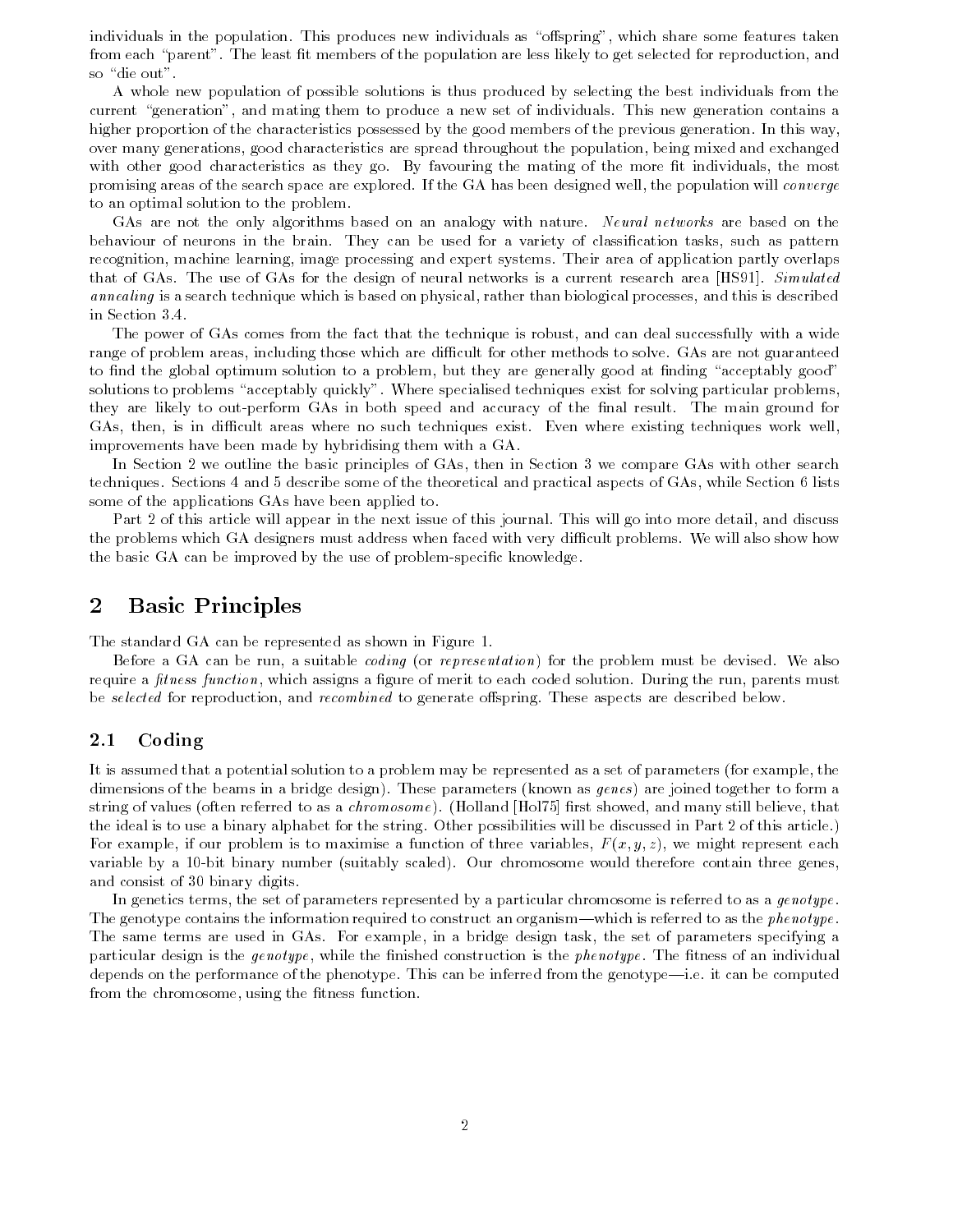```
BEGIN /* genetic algorithm */
    generate initial population
    compute fitness of each individual
    WHILE NOT finished DO
    BEGIN /* produce new generation */
        FOR population_size / 2 DO
        BEGIN /* reproductive cycle */
            select two individuals from old generation for mating
                /* biassed in favour of the fitter ones */
            recombine the two individuals to give two offspring
            compute fitness of the two offspring
            insert offspring in new generation
        END
        IF population has converged THEN
            finished := TRUE
    END
END
```
Figure 1: A Traditional Genetic Algorithm

#### 2.2 Fitness function . . . .

A fitness function must be devised for each problem to be solved. Given a particular chromosome, the fitness function returns a single numerical "fitness," or "figure of merit," which is supposed to be proportional to the "utility" or "ability" of the individual which that chromosome represents. For many problems, particularly function optimisation, it is obvious what the fitness function should measure—it should just be the value of the function. But this is not always the case, for example with combinatorial optimisation. In a realistic bridge design task, there are many performance measures we may want to optimise: strength/weight ratio, span, width, maximum load, cost, construction time—or, more likely, some combination of all these.

#### 2.3Reproduction

During the reproductive phase of the GA, individuals are selected from the population and recombined, producing offspring which will comprise the next generation. Parents are selected randomly from the population using a scheme which favours the more fit individuals. Good individuals will probably be selected several times in a generation, poor ones may not be at all.

Having selected two parents, their chromosomes are recombined, typically using the mechanisms of crossover and mutation. The most basic forms of these operators are as follows:

Crossover takes two individuals, and cuts their chromosome strings at some randomly chosen position, to produce two "head" segments, and two "tail" segments. The tail segments are then swapped over to produce two new full length chromosomes (see Figure 2). The two offspring each inherit some genes from each parent. This is known as single point crossover.

Crossover is not usually applied to all pairs of individuals selected for mating. A random choice is made, where the likelihood of crossover being applied is typically between 0.6 and 1.0. If crossover is not applied, offspring are produced simply by duplicating the parents. This gives each individual a chance of passing on its genes without the disruption of crossover.

Mutation is applied to each child individually after crossover. It randomly alters each gene with a small probability (typically 0.001). Figure 3 shows the fth gene of the chromosome being mutated.

The traditional view is that crossover is the more important of the two techniques for rapidly exploring a search space. Mutation provides a small amount of random search, and helps ensure that no point in the search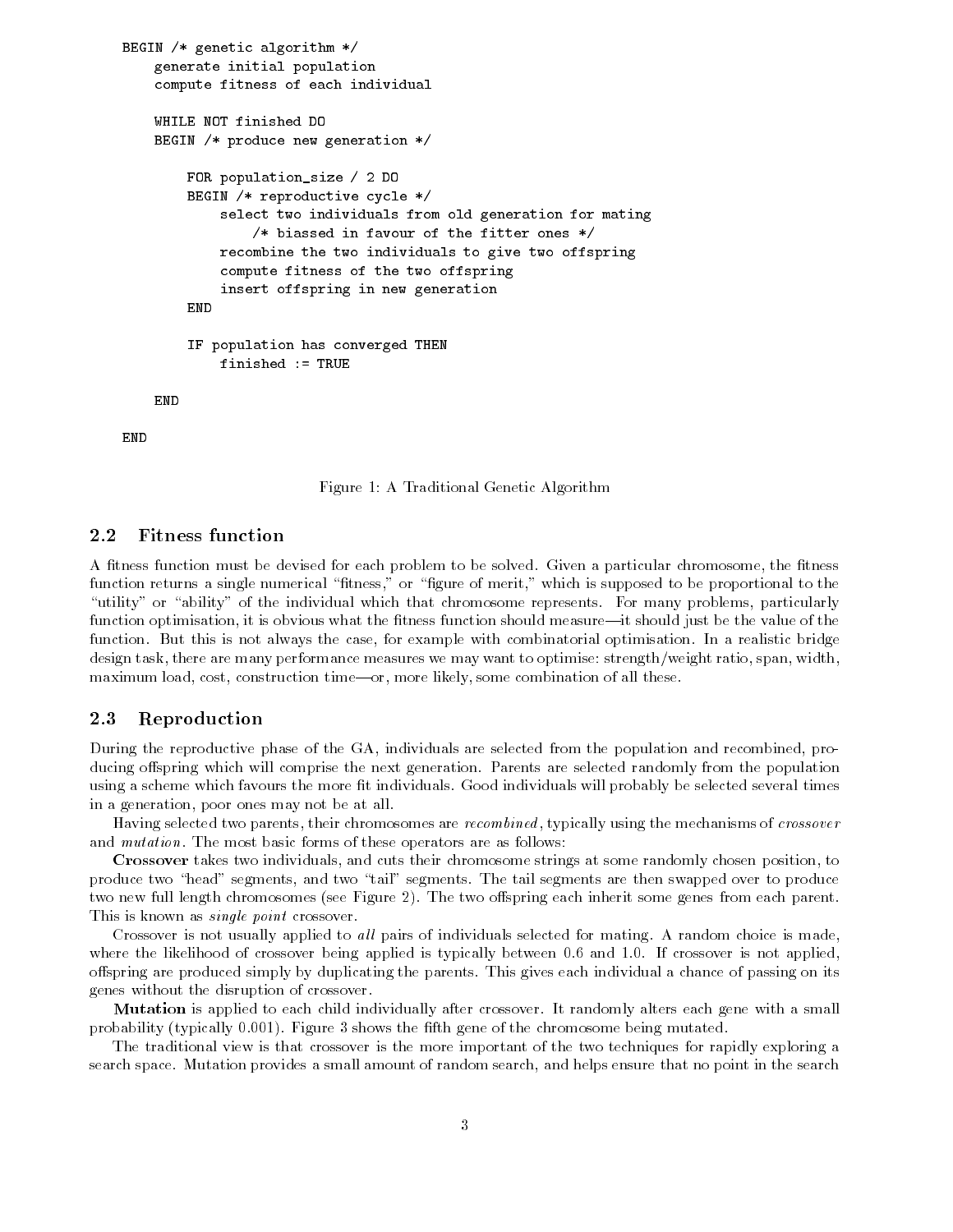

Figure 3: A single mutation

space has a zero probability of being examined. (An alternative point of view is explored in Part 2 of this article.)

An example of two individuals reproducing to give two offspring is shown in Figure 4. The fitness function is an exponential function of one variable, with a maximum at  $x = 0.2$ . It is coded as a 10-bit binary number. Table 1 shows two parents and the offspring they produce when crossed over after the second bit (for clarity, no mutation is applied). This illustrates how it is possible for crossover to recombine parts of the chromosomes of two individuals and give rise to offspring of higher fitness. (Of course, crossover can also produce offspring of low fitness, but these will not be likely to get selected for reproduction in the next generation.)

#### 2.4Convergence

If the GA has been correctly implemented, the population will evolve over successive generations so that the fitness of the best and the average individual in each generation increases towards the global optimum. Convergence is the progression towards increasing uniformity. A gene is said to have converged when 95% of the population share the same value [DeJ75]. The population is said to have converged when all of the genes have converged.

Figure 5 shows how fitness varies in a typical GA. As the population converges, the average fitness will approach that of the best individual.

#### 3 Comparison with other techniques

A number of other general purpose techniques have been proposed for use in connection with search and optimisation problems. Like a GA, they all assume that the problem is defined by a fitness function, which must be maximised. (All techniques can also deal with minimisation tasks—but to avoid confusion we will assume, without loss of generality, that maximisation is the aim.)

There are a great many optimisation techniques, some of which are only applicable to limited domains, for example, dynamic programming [Bel57]. This is a method for solving multi-step control problems which is only applicable where the overall fitness function is the sum of the fitness functions for each stage of the problem, and there is no interaction between stages. Some of the more general techniques are described below.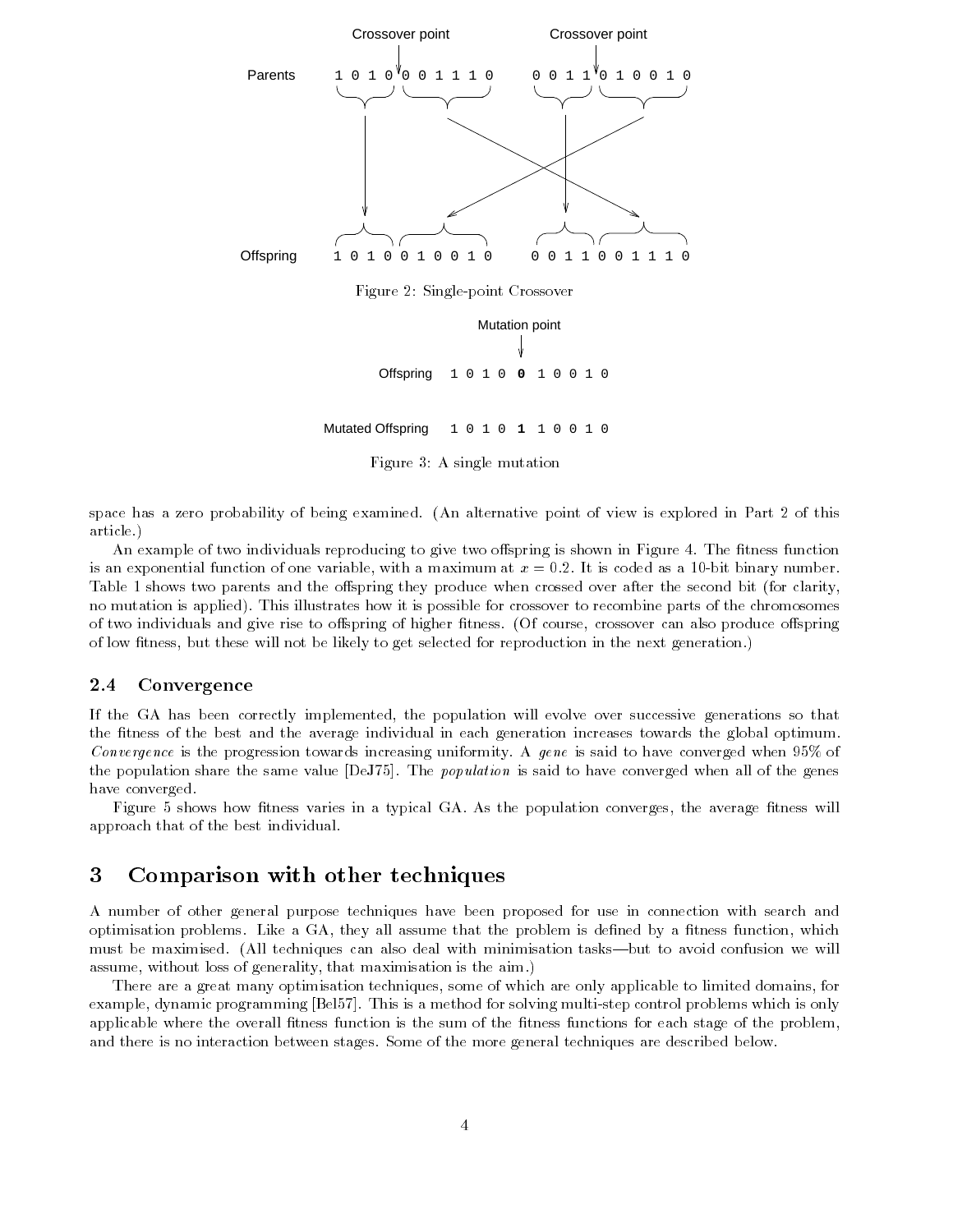| Individual  | x     | Fitness  | Chromosome  |
|-------------|-------|----------|-------------|
| Parent 1    | -0.08 | 0.05     | 00 01010010 |
| Parent 2    | 0.73  | 0.000002 | 10 11101011 |
| Offspring 1 | 0.23  | 0.47     | 00 11101011 |
| Offspring 2 | 0.58  | .0 00007 | 10 01010010 |

Table 1: Details of individuals in Figure 4



Figure 4: Illustration of crossover



Figure 5: A Typical GA Run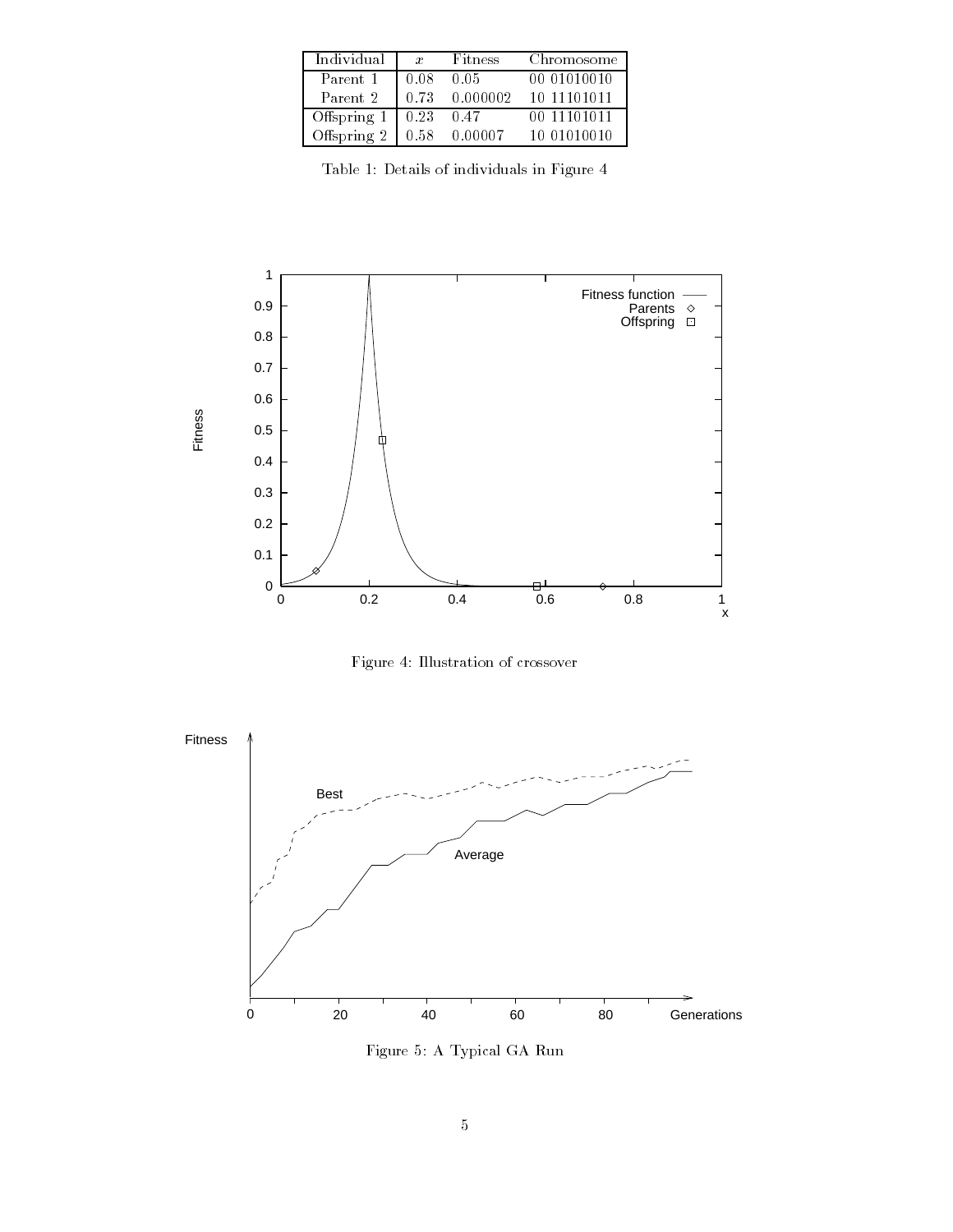#### 3.1Random Search

The brute force approach for difficult functions is a random, or an enumerated search. Points in the search space are selected randomly, or in some systematic way, and their fitness evaluated. This is a very unintelligent strategy, and is rarely used by itself.

#### 3.2Gradient methods

A number of different methods for optimising well-behaved continuous functions have been developed [Bun84] which rely on using information about the gradient of the function to guide the direction of search. If the derivative of the function cannot be computed, because it is discontinuous, for example, these methods often fail.

Such methods are generally referred to as *hillclimbing*. They can perform well on functions with only one peak (unimodal functions). But on functions with many peaks, (multimodal functions), they suffer from the problem that the first peak found will be climbed, and this may not be the highest peak. Having reached the top of a local maximum, no further progress can be made. A 1-dimensional example is shown in Figure 6. The hillclimb starts from a randomly-chosen starting point, X. "Uphill" moves are made, and the peak at B is located. Higher peaks at A and C are not found.



Figure 6: The hillclimbing problem

#### 3.3Iterated Search

Random search and gradient search may be combined to give an iterated hillclimbing search. Once one peak has been located, the hillclimb is started again, but with another, randomly chosen, starting point. This technique has the advantage of simplicity, and can perform well if the function does not have too many local maxima.

However, since each random trial is carried out in isolation, no overall picture of the \shape" of the domain is obtained. As the random search progresses, it continues to allocate its trials evenly over the search space. This means that it will still evaluate just as many points in regions found to be of low fitness as in regions found to be of high fitness.

A GA, by comparison, starts with an initial random population, and allocates increasing trials to regions of the search space found to have high fitness. This is a disadvantage if the maximum is in a small region, surrounded on all sides by regions of low fitness. This kind of function is difficult to optimise by any method, and here the simplicity of the iterated search usually wins the day [Ack87].

#### 3.4Simulated annealing

This technique was invented by Kirkpatrick in 1982, and a good overview is given in [Rut89]. It is essentially a modied version of hill climbing. Starting from a random point in the search space, a random move is made. If this move takes us to a higher point, it is accepted. If it takes us to a lower point, it is accepted only with probability  $p(t)$ , where t is time. The function  $p(t)$  begins close to 1, but gradually reduces towards zero—the analogy being with the cooling of a solid.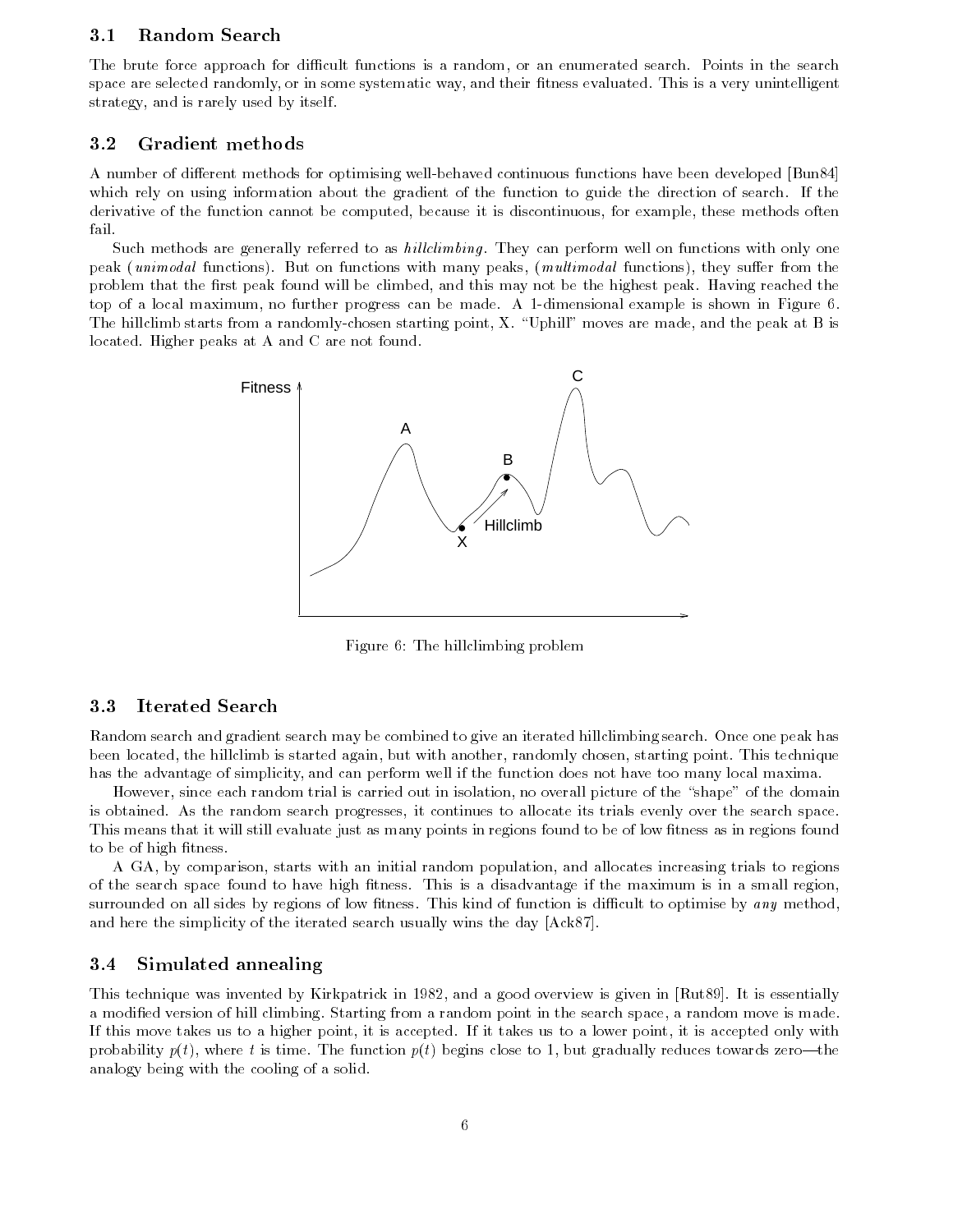Initially therefore, any moves are accepted, but as the \temperature" reduces, the probability of accepting a negative move is lowered. Negative moves are essential sometimes if local maxima are to be escaped, but obviously too many negative moves will simply lead us away from the maximum.

Like the random search, however, simulated annealing only deals with one candidate solution at a time, and so does not build up an overall picture of the search space. No information is saved from previous moves to guide the selection of new moves. This technique is still the topic of much active research (e.g. fast re-annealing, parallel annealing), and it has been used successfully in many applications, for example, VLSI circuit layout [Rut89].

## 4 Why GAs work

Most research into GAs has so far concentrated on finding empirical rules for getting them to perform well. There is no accepted "general theory" which explains exactly why GAs have the properties they do. Nevertheless, several hypotheses have been put forward which can partially explain the success of GAs. These can be used to help us implement good GA applications.

#### 4.1Schemata and the Schema theorem

Holland's schema theorem [Hol75] was the first rigourous explanation of how GAs work. A schema is a pattern of gene values which may be represented (in a binary coding) by a string of characters in the alphabet f0 1  $\#$ . A particular chromosome is said to contain a particular schema if it matches that schemata, with the " $\#$ " symbol matching anything. So, for example, the chromosome "1010" contains, among others, the schemata " $10 \# \#$ ," " $\#0 \#0$ ," " $\# \#1 \#$ " and " $101 \#$ ." The *order* of a schema is the number of non- $\#$  symbols it contains  $(2, 2, 1, 3$  respectively in the example). The *defining length* of a schema is the distance between the outermost non- $\#$  symbols  $(2, 3, 1, 3$  respectively in the example).

The schema theorem explains the power of the GA in terms of how schemata are processed. Individuals in the population are given opportunities to reproduce, often referred to as reproductive trials, and produce offspring. The number of such opportunities an individual receives is in proportion to its fitness—hence the better individuals contribute more of their genes to the next generation. It is assumed that an individual's high fitness is due to the fact that it contains good schemata. By passing on more of these good schemata to the next generation, we increase the likelihood of nding even better solutions.

Holland showed that the optimum way to explore the search space is to allocate reproductive trials to individuals in proportion to their fitness relative to the rest of the population. In this way, good schemata receive an exponentially increasing number of trials in successive generations. This is called the schema theorem. He also showed that, since each individual contains a great many different schemata, the number of schemata which are effectively being processed in each generation is of the order  $n^-,$  where  $n$  is the population size. This property is known as implicit parallelism, and is one of the explanations for the good performance of GAs.

#### 4.2Building Block Hypothesis

According to Goldberg [Gol89a, p41], the power of the GA lies in it being able to find good building blocks. These are schemata of short defining length consisting of bits which work well together, and tend to lead to improved performance when incorporated into an individual. A successful coding scheme is one which encourages the formation of building blocks by ensuring that:

- 1. related genes are close together on the chromosome, while
- 2. there is little interaction between genes.

Interaction (often referred to as epistasis) between genes means that the contribution of a gene to the fitness depends on the value of other genes in the chromosome. (For example, for echo-location, bats must be able to generate ultrasonic squeaks, and have a good hearing system for detecting the echoes. The possession of either characteristic by itself is of little use. Therefore, the genes for good hearing can only increase the \tness" of a bat if it also has genes for squeak production.)

In fact there is *always* some interaction between genes in multimodal fitness functions. This is significant because multimodal functions are the only sort of any real interest in GA research, since unimodal functions can be solved more easily using simpler methods.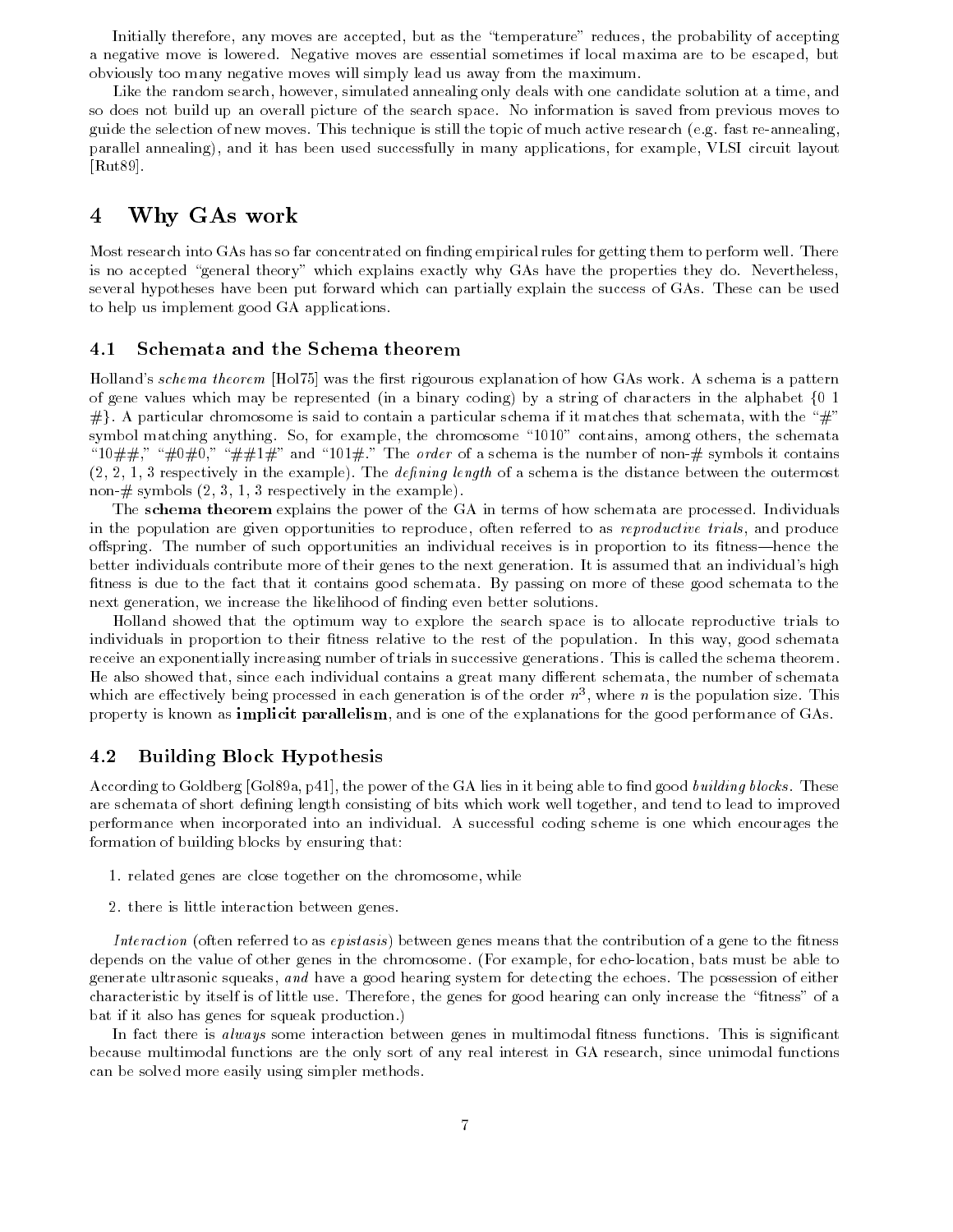If these rules are observed, then a GA will be as effective as predicted by the schema theorem.

Unfortunately, conditions (1) and (2) are not always easy to meet. Genes may be related in ways which do not allow all closely related ones to be placed close together in a one-dimensional string (for example, if they are related hierarchically). In many cases, the exact nature of the relationship between the genes may not be known to the programmer, so even if there are only simple relationships, it may still be impossible to arrange the coding to reflect this.

Condition (2) is a precondition for (1). If the contribution to overall fitness of each gene were independent of all other genes, then it would be possible to solve the problem by hillclimbing on each gene in turn. Clearly this is not possible in general. If we can ensure that each gene only interacts with a small number of other genes and these can be placed together on the chromosome, then conditions (1) and (2) can be met. But if there is a lot of interaction between genes, then neither condition can be met.

Clearly, we should try to design coding schemes to conform with Goldberg's recommendations, since this will ensure that the GA will work as well as possible. Two interesting questions therefore arise from this:

- 1. Is it possible, in general, to find coding schemes which fit the recommendations of the building block hypothesis? (And if so, then *how* can they be found?)
- 2. If it is not possible to find such ideal coding schemes, can the GA be modified to improve its performance in these circumstances? (And if so,  $h \circ w$ ?)

These questions are both important research topics.

#### 4.3Exploration and exploitation

Any efficient optimisation algorithm must use two techniques to find a global maximum: exploration to investigate new and unknown areas in the search space, and exploitation to make use of knowledge found at points previously visited to help find better points. These two requirements are contradictory, and a good search algorithm must find a tradeoff between the two.

A purely random search is good at exploration, but does no exploitation, while a purely hillclimbing method is good at exploitation, but does little exploration. Combinations of these two strategies can be quite effective, but it is difficult to know where the best balance lies (i.e. how much exploitation do we perform before giving up and exploring further?)

Holland [Hol75] showed that a GA combines both exploration and exploitation at the same time in an optimal way (using a k-armed bandit analogy, also described in [Gol89a, p36]). However, although this may be theoretically true for a GA, there are inevitably problems in practice. These arise because Holland made certain simplifying assumptions, including:

- 1. that population size is infinite,
- 2. that the fitness function accurately reflects the utility of a solution, and
- 3. that the genes in a chromosome do not interact signicantly.

Assumption (1) can never be satisfied in practice. Because of this the performance of a GA will always be subject to stochastic errors. One such problem, which is also found in nature, is that of genetic drift [Boo87, GS87].

Even in the absence of any selection pressure (i.e. a constant tness function), members of the population will *still* converge to some point in the solution space. This happens simply because of the accumulation of stochastic errors. If, by chance, a gene becomes predominant in the population, then it is just as likely to become more predominant in the next generation as it is to become less predominant. If an increase in predominance is sustained over several successive generations, and the population is finite, then a gene can spread to all members of the population. Once a gene has *converged* in this way, it is fixed—crossover cannot introduce new gene values. This produces a ratchet effect, so that as generations go by, each gene eventually becomes fixed.

The rate of genetic drift therefore provides a lower-bound on the rate at which a GA can converge towards the correct solution. That is, if the GA is to exploit gradient information in the fitness function, the fitness function must provide a slope sufficiently large to counteract any genetic drift. The rate of genetic drift can be reduced by increasing the mutation rate. However, if the mutation rate is too high, the search becomes effectively random, so once again gradient information in the fitness function is not exploited.

Assumptions (2) and (3) can be satisfied for well-behaved laboratory test functions, but are harder to satisfy for real-world problems. Problems with the fitness function have been discussed above. Problems with gene interaction, (epistasis), have already been mentioned, and will be described further in Part 2.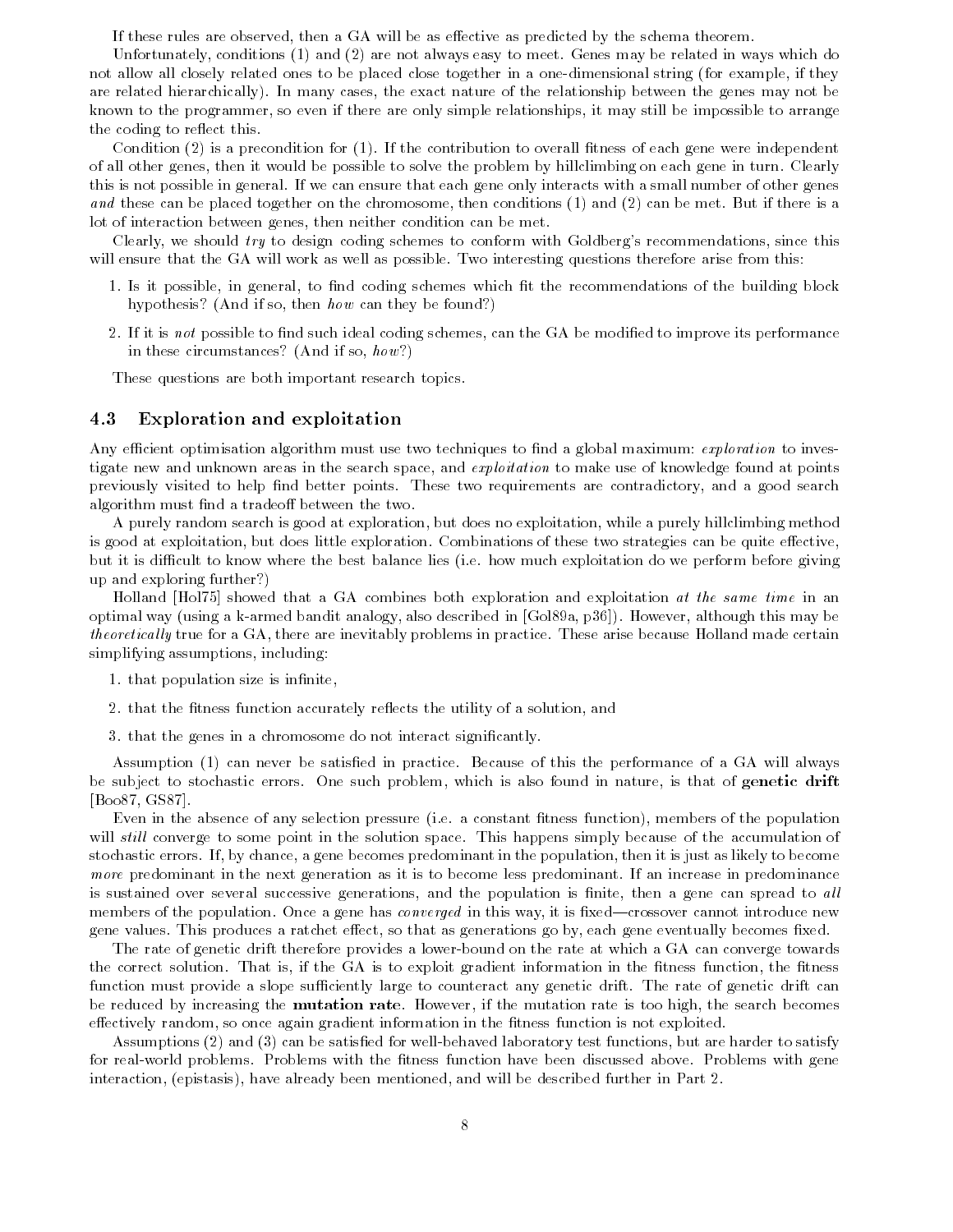## 5 Practical aspects of GAs

When designing a GA application, we need to consider far more than just the theoretical aspects described in the previous section. Each application will need its own fitness function, as mentioned earlier, but there are also less problem-specific practicalities to deal with. Most of the steps in the traditional GA (Figure 1) can be implemented using a number of different algorithms. For example, the initial population may be generated randomly, or using some heuristic method [Gre87, SG90].

In this section we describe different techniques for selecting two individuals to be mated. To understand the motivation behind these techniques, we must first describe the problems which they are trying to overcome. These problems are related to the fitness function, so first we shall look at this more closely.

#### 5.1Fitness function

Along with the coding scheme used, the fitness function is the most crucial aspect of any GA. Much research has concentrated on optimising all the other parts of a GA, since improvements can be applied to a variety of problems. Frequently, however, it has been found that only small improvements in performance can be made. Grefenstette [Gre86] sought an ideal set of parameters (in terms of crossover and mutation probabilities, population size, etc.) for a GA, but concluded that the basic mechanism of a GA was so robust that, within fairly wide margins, parameter settings were not critical. What is critical in the performance of a GA, however, is the fitness function, and the coding scheme used.

Ideally we want the fitness function to be smooth and regular, so that chromosomes with reasonable fitness are close (in parameter space) to chromosomes with slightly better fitness. For many problems of interest, unfortunately, it is not possible to construct such ideal fitness functions (if it were, we could simply use hillclimbing algorithms). Nevertheless, if GAs (or any search technique) are to perform well, we must find ways of constructing fitness functions which do not have too many local maxima, or a very isolated global maximum.

The general rule in constructing a fitness function is that it should reflect the value of the chromosome in some "real" way. As stated above, for many problems, the construction of the fitness function may be an obvious task. For example, if the problem is to design a fire-hose nozzle with maximum through flow, the fitness function is simply the amount of fluid which flows through the nozzle in unit time. Computing this may not be trivial, but at least we know what needs to be computed, and the knowledge of how to compute it can be found in physics textbooks.

Unfortunately the "real" value of a chromosome is not always a useful quantity for guiding genetic search. In combinatorial optimisation problems, where there are many constraints, most points in the search space often represent invalid chromosomes—and hence have zero "real" value.

An example of such a problem is the construction of school timetables. A number of classes must be given a number of lessons, with a finite number of rooms and lecturers available. Most allocations of classes and lecturers to rooms will violate constraints such as a room being occupied by two classes at once, a class or lecturer being in two places at once, or a class not being timetabled for all the lessons it is supposed to receive.

For a GA to be effective in this case, we must invent a fitness function where the fitness of an invalid chromosome is viewed in terms of how good it is at leading us towards valid chromosomes. This, of course, is a Catch-22 situation. We have to know where the valid chromosomes are to ensure that nearby points can also be given good fitness values, and far away points given poor fitness values. But, if we don't know where the valid chromosomes are, this can't be done.

Cramer [Cra85] suggested that if the natural goal of the problem is all-or-nothing, better results can be obtained if we invent meaningful sub-goals, and reward those. In the timetable problem, for example, we might give a reward for each of the classes which has its lessons allocated in a valid way.

Another approach which has been taken in this situation is to use a penalty function, which represents how poor the chromosome is, and construct the fitness as (constant  $-$  penalty) [Gol89a, p84]. Richardson et al [RPLH89] give some guidelines for constructing penalty functions. They say that those which represent the amount by which the constraints are violated are better than those which are based simply on the number of constraints which are violated. Good penalty functions, they say, can be constructed from the expected  $completion cost. That is, given an invalid chromosome, how much will it "cost" to turn it into a valid one?$ DeJong & Spears [DS89] describe a method suitable for optimising boolean logic expressions. There is much scope for work in this area.

**Approximate function evaluation** is a technique which can sometimes be used if the fitness function is excessively slow or complex to evaluate. If a much faster function can be devised which approximately gives the value of the "true" fitness function, the GA may find a better chromosome in a given amount of CPU time than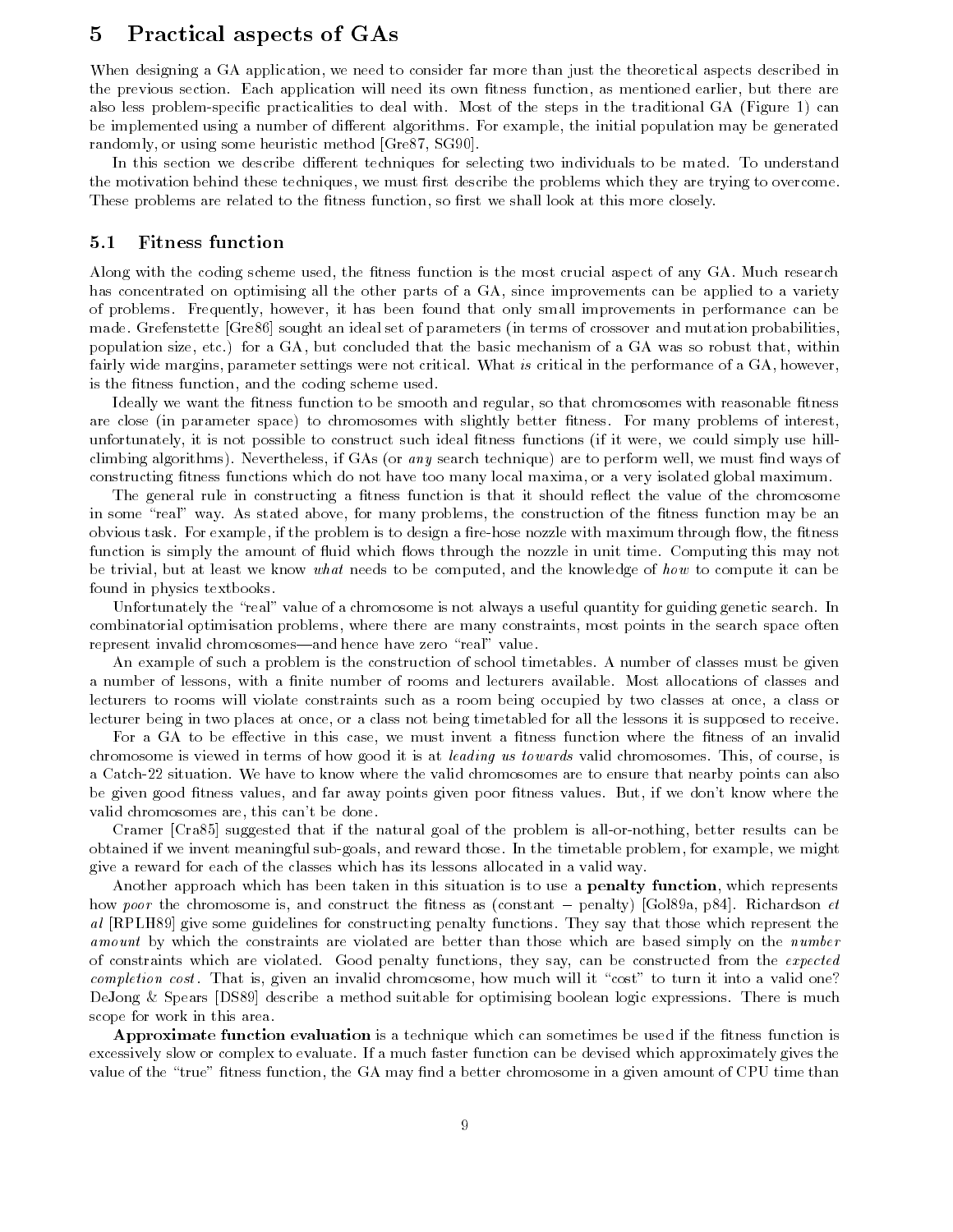when using the "true" fitness function. If, for example, the simplified function is ten times faster, ten times as many function evaluations can be performed in the same time. An approximate evaluation of ten points in the search space is generally better than an exact evaluation of just one. A GA is robust enough to be able to converge in the face of the noise represented by the approximation. This technique was used in a medical image registration system, described by Goldberg [Gol89a, p138]. In attempting to align two images, it was found that optimum results were obtained when only 1/1000th of the pixels were tested.

Approximate fitness techniques *have* to be used in cases where the fitness function is stochastic. For example, if the problem is to evolve a good set of rules for playing a game, the fitness may be assessed by using them to play against an opponent. But each game will be different, so it is only ever possible to determine an approximation of the fitness of the rule set [Chi89]. Goldberg [Gol89a, p206-8] describes other techniques for approximate function evaluation, for example using an incremental computation based on the parents' fitness.

#### 5.2Fitness Range Problems

At the start of a run, the values for each gene for different members of the population are randomly distributed. Consequently, there is a wide spread of individual fitnesses. As the run progresses, particular values for each gene begin to predominate. As the population converges, so the range of fitnesses in the population reduces. This variation in fitness range throughout a run often leads to the problems of premature convergence and slow finishing.

### 5.2.1 Premature convergence

A classical problem with GAs is that the genes from a few comparatively highly fit (but not optimal) individuals may rapidly come to dominate the population, causing it to converge on a local maximum. Once the population has converged, the ability of the GA to continue to search for better solutions is effectively eliminated: crossover of almost identical chromosomes produces little that is new. Only mutation remains to explore entirely new ground, and this simply performs a slow, random search [Gol89b].

The schema theorem says that we should allocate reproductive trials (or opportunities) to individuals in proportion to their relative fitness. But when we do this, premature convergence occurs—because the population is not infinite. In order to make GAs work effectively on *finite* populations, we must modify the way we select individuals for reproduction.

Ways of doing this are described in Section 5.3. The basic idea is to control the number of reproductive opportunities each individual gets, so that it is neither too large, nor too small. The effect is to compress the range of fitnesses, and prevent any "super-fit" individuals from suddenly taking over.

### 5.2.2 Slow finishing

This is the converse problem to premature convergence. After many generations, the population will have largely converged, but may still not have precisely located the global maximum. The average fitness will be high, and there may be little difference between the best and the average individuals. Consequently there is an insufficient gradient in the fitness function to push the GA towards the maximum.

The same techniques used to combat premature convergence also combat slow finishing. They do this by expanding the effective range of fitnesses in the population. As with premature convergence, fitness scaling can be prone to overcompression (or, rather, underexpansion) due to just one "super poor" individual. These techniques are described below.

#### 5.3Parent selection techniques

Parent selection is the task of allocating reproductive opportunities to each individual. In principle, individuals from the population are copied to a "mating pool", with highly fit individuals being more likely to receive more than one copy, and unfit individuals being more likely to receive no copies. Under a strict generational replacement scheme (see Section 5.4), the size of the mating pool is equal to the size of the population. After this, pairs of individuals are taken out of the mating pool at random, and mated. This is repeated until the mating pool is exhausted.

The behaviour of the GA very much depends on how individuals are chosen to go into the mating pool. Ways of doing this can be divided into two types of methods. Firstly, we can take the fitness score of each individual, map it onto a new scale, and use this remapped value as the number of copies to go into the mating pool (the number of *reproductive trials*). Another method has been devised which achieves a similar effect,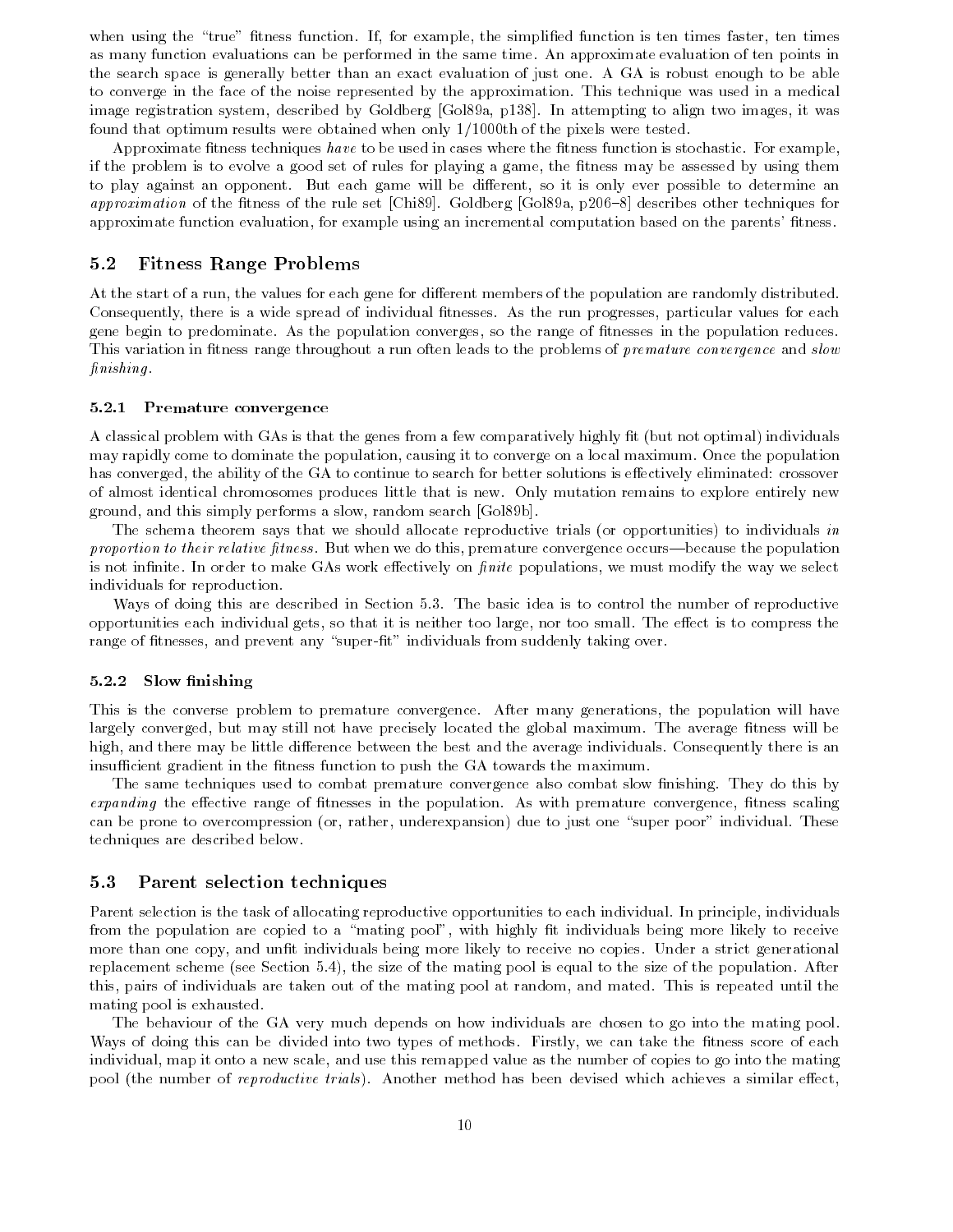but without going through the intermediate step of computing a modified fitness. We shall call these methods explicit fitness remapping and implicit fitness remapping.

### 5.3.1 Explicit fitness remapping

To keep the mating pool the same size as the original population, the average of the number of reproductive trials allocated per individual must be one. If each individual's fitness is remapped by dividing it by the average fitness of the population, this effect is achieved. This remapping scheme allocates reproductive trials in proportion to raw fitness, according to Holland's theory.

Before we discuss other remapping schemes, there is a practical matter to be cleared up. The remapped fitness of each individual will, in general, not be an integer. Since only an integral number of copies of each individual can be placed in the mating pool, we have to convert the number to an integer in a way that does not introduce bias. A great deal of work has gone into finding the best way of doing this [Gol89a, p121]. A widely used method is known as stochastic remainder sampling without replacement . A better method, stochastic universal sampling was devised by Baker [Bak87], and is elegantly simple and theoretically perfect. It is important not to confuse the *sampling* method with the *parent selection* method. Different parent selection methods may have advantages in different applications. But a good sampling method (such as Baker's) is always good, for all selection methods, in all applications.

As mentioned in Section 5.2.1, we do not want to allocate trials to individuals in direct proportion to raw fitness. Many alternative methods for remapping raw fitness, so as to prevent premature convergence, have been suggested. Several are described in [Bak85]. The major ones are described below.

**Fitness scaling** is a commonly employed method. In this, the *maximum* number of reproductive trials allocated to an individual is set to a certain value, typically 2.0. This is achieved by subtracting a suitable value from the raw fitness score, then dividing by the average of the adjusted fitness values. Subtracting a fixed amount increases the ratio of maximum fitness to average fitness. Care must be taken to prevent negative fitness values being generated.



Figure 7: Raw and adjusted fitness histograms

Figure 7 shows a histogram of raw fitness values, with an average fitness of 5.4, and a maximum fitness of 6.5. This gives a maximum: average ratio of  $1.2$ , so, without scaling, the most fit individual would be expected to receive 1.2 reproductive trials. To apply fitness scaling (perhaps *fitness shifting* would be a more accurate term) we subtract (2  $\times$  average  $-$  maximum)  $=4.3$  from all fitnesses. This gives a histogram of adjusted fitnesses with an average of 1.1 and a maximum of 2.2, so the maximum:average ratio is now 2.

Fitness scaling tends to compress the range of fitnesses at the start of a run, thus slowing down convergence, and increasing the amount of exploration.

However, the presence of just one super fit individual (with a fitness ten times greater than any other, for example), can lead to overcompression. If the fitness scale is compressed so that the ratio of maximum to average is 2:1, then the rest of the population will have fitnesses clustered closely about 1. Although we have prevented premature convergence, we have done so at the expense of effectively flattening out the fitness function. As mentioned above, if the fitness function is too flat, genetic drift will become a problem, so overcompression may lead not just to slower performance, but also to drift away from the maximum.

Fitness windowing is used in Grefenstette's *GENESIS* GA package [Gre84]. This is the same as fitness scaling, except the the amount to be subtracted is chosen differently. The minimum fitness in each generation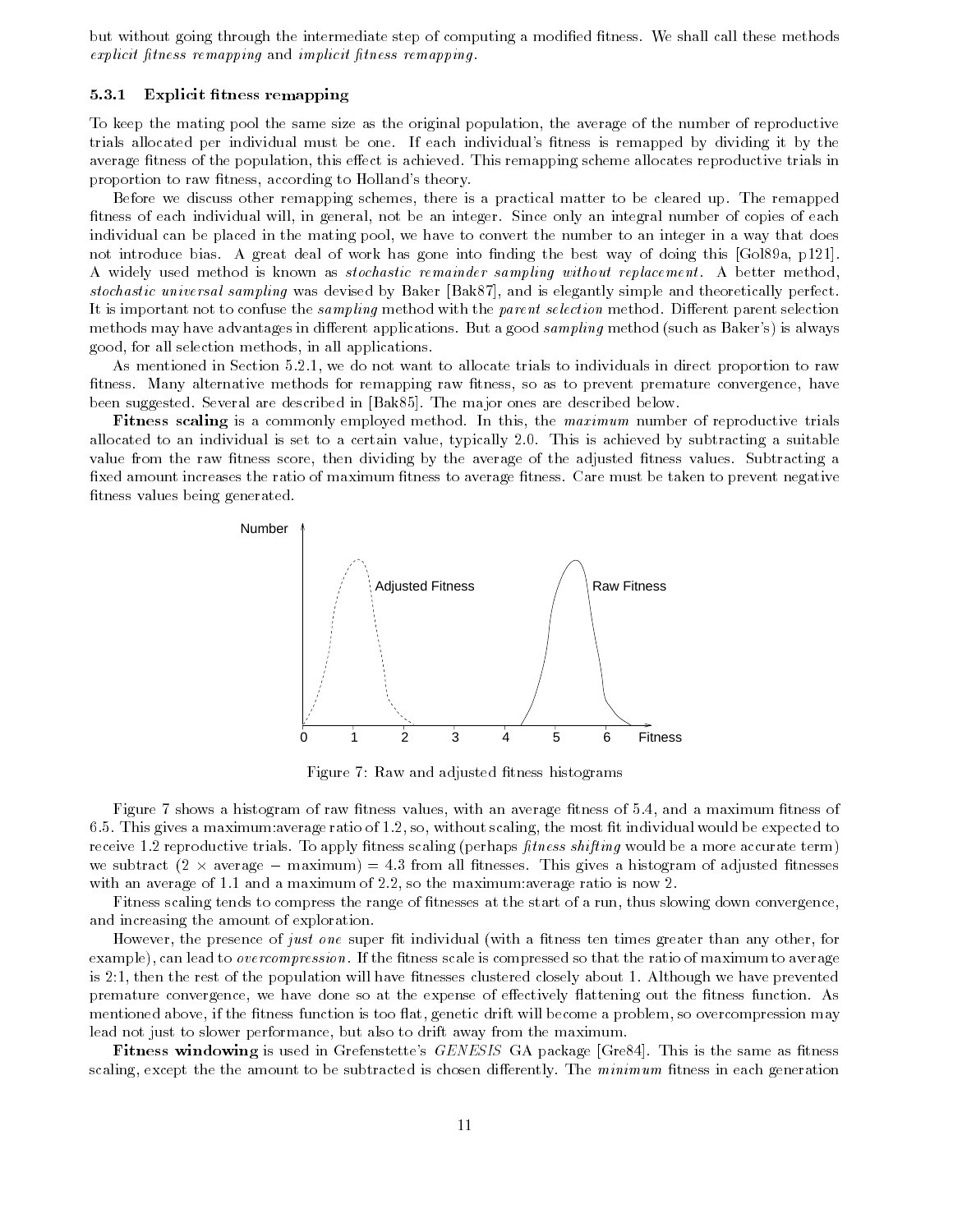is recorded, and the amount subtracted is the minimum fitness observed during the previous  $n$  generations, where n is typically 10. With this scheme the selection pressure (i.e. the ratio of maximum to average trials allocated) varies during a run, and also from problem to problem. The presence of a super-unt individual will cause underexpansion, while super-fit individuals may still cause premature convergence, since they do not in
uence the degree of scaling applied.

The problem with both fitness scaling and fitness windowing is that the degree of compression is dictated by a single, extreme individual, either the fittest or the worst. Performance will suffer if the extreme individual is *exceptionally* extreme.

Fitness ranking is another commonly employed method, which overcomes the reliance on an extreme individual. Individuals are sorted in order of raw fitness, and then reproductive fitness values are assigned according to rank. This may be done linearly [Bak85], or exponentially [Dav89]. This gives a similar result to fitness scaling, in that the ratio of the maximum to average fitness is normalised to a particular value. However it also ensures that the remapped fitnesses of intermediate individuals are regularly spread out. Because of this, the effect of one or two extreme individuals will be negligible, irrespective of how much greater or less their fitness is than the rest of the population. The number of reproductive trials allocated to, say, the fifth best individual will always be the same, whatever the raw fitness values of those above (or below). The effect is that overcompression ceases to be a problem.

Several experiments have shown ranking to be superior to fitness scaling [Bak85, Whi89].

Other methods (hybrid methods including using a dynamic population size) are described in [Bak85], but were found not to perform well.

### 5.3.2 Implicit tness remapping

Implicit fitness remapping methods fill the mating pool without passing through the intermediate stage of remapping the fitness.

Tournament selection [Bri81, GD91] is such a technique. There are several variants. In the simplest, binary tournament selection, pairs of individuals are picked at random from the population. Whichever has the higher fitness is copied into a mating pool (and then both are replaced in the original population). This is repeated until the mating pool is full. Larger tournaments may also be used, where the best of  $n$  randomly chosen individuals is copied into the mating pool.

Using larger tournaments has the effect of increasing the selection pressure, since below average individuals are less likely to win a tournament, while above average individuals are more likely to.

A further generalisation is probabilistic binary tournament selection. In this, the better individual wins the tournament with probability p, where  $0.5 < p < 1$ . Using lower values of p has the effect of decreasing the selection pressure, since below average individuals are comparatively more likely to win a tournament, while above average individuals are less likely to.

By adjusting tournament size or win probability, the selection pressure can be made arbitrarily large or small.

Goldberg & Deb  $[GD91]$  compare four different schemes; proportionate selection, fitness ranking, tournament selection and steady state selection (see Section 5.4). They conclude that by suitable adjustment of parameters, all these schemes, (apart from proportionate selection), can be made to give similar performances, so there is no absolute "best" method.

#### 5.4Generation gaps and steady-state replacement

The generation gap is defined as the proportion of individuals in the population which are replaced in each generation. Most work has used a generation gap of  $1$ —i.e. the whole population is replaced in each generation. This value is supported by the investigations of Grefenstette [Gre86]. However, a more recent trend has favoured steady-state replacement [Whi87, Whi89, Sys89, Dav89, Dav91]. This operates at the other extreme—in each generation only a few (typically two) individuals are replaced.

This may be a better model of what happens in nature. In short-lived species, including some insects, parents lay eggs, and then die before their offspring hatch. But in longer-lived species, including mammals, offspring and parents are alive concurrently. This allows parents to nurture and teach their offspring, but also gives rise to competition between them.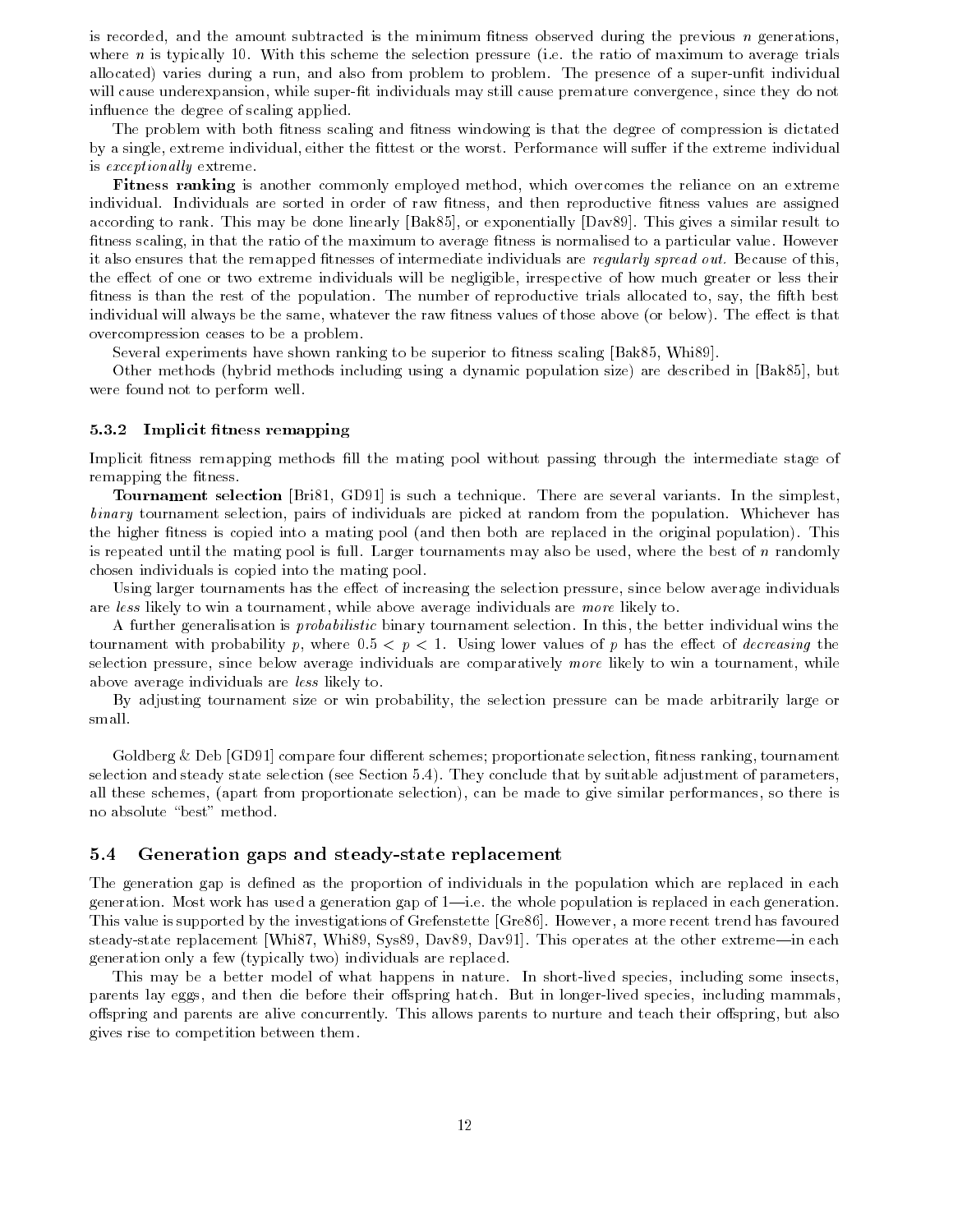In the steady-state case, we not only have to consider how to select two individuals to be parents, but we also have to select two unlucky individuals from the population to be killed off, to make way for the offspring. Several schemes are possible, including:

- 1. selection of parents according to fitness, and selection of replacements at random
- 2. selection of parents at random, and selection of replacements by inverse fitness
- 3. selection of both parents and replacements according to fitness/inverse fitness

For example, Whitley's GENITOR algorithm [Whi89], selects parents according to their ranked fitness score, and the offspring replace the the two worst members of the population.

The essential difference between a conventional, generational replacement GA, and a steady state GA, is that population statistics (such as average fitness) are recomputed after each mating in a steady state  $GA$ , (this need not be computationally expensive if done incrementally), and the new offspring are immediately available for reproduction. Such a GA therefore has the opportunity to exploit a promising individual as soon as it is created.

However, Goldberg & Deb's investigations [GD91] found that the advantages claimed for steady-state selection seem to be related to the high initial growth rate. The same effects could be obtained, they claim using exponential fitness ranking, or large-size tournament selection. They found no evidence that steady-state replacement is fundamentally better than generational.

## 6 Applications

Some example GA applications were mentioned in the introduction. To illustrate the flexibility of GAs, here we list some more. Some of these applications have been used in practice, while others remain as research topics.

Numerical function optimisation. Most traditional GA research has concentrated in this area. GAs have been shown to be able to outperform conventional optimisation techniques on difficult, discontinuous, multimodal, noisy functions [DeJ75].

Image processing. With medical X-rays or satellite images, there is often a need to align two images of the same area, taken at different times. By comparing a random sample of points on the two images, a GA can efficiently find a set of equations which transform one image to fit onto the other [Gol89a, p138].

A more unusual image processing task is that of producing pictures of criminal suspects [CJ91]. The GA replaces the role of the traditional photo-fit system, but uses a similar coding scheme. The GA generates a number of random faces, and the witness selects the two which are most similar to the suspect's face. These are then used to breed more faces for the next generation. The witness acts as the "fitness function" of the  $GA$ . and is able to control its convergence towards the correct image.

Combinatorial optimisation tasks require solutions to problems involving arrangements of discrete objects. This is quite unlike function optimisation, and different coding, recombination, and fitness function techniques are required. Probably the most widely studied combinatorial task is the travelling salesperson problem [Gol85, GS89, LHPM87]. Here the task is to find the shortest route for visiting a specified group of cities. Near optimal tours of several hundred cities can be determined. Bin packing, the task of determining how to fit a number of objects into a limited space, has many applications in industry, and has been widely studied [Dav85a, Jul92]. A particular example is the layout of VLSI integrated circuits [Fou85]. Closely related is job shop scheduling, or time-tabling, where the task is to allocate efficiently a set of resources (machines, people, rooms, facilities) to carry out a set of tasks, such as the manufacture of a number of batches of machine components [BUMK91, Dav85b, Sys91, WSF89]. There are obvious constraints: for example, the same machine cannot be used for doing two different things at the same time. The optimum allocation has the earliest overall completion time, or the minimum amount of \idle time" for each resource.

Design tasks can be a mix of combinatorial and function optimisation. We have already mentioned three design applications; bridge structure, a fire hose nozzle and neural network structure. GAs can often try things which a human designer would never have thought of-they are not afraid to experiment, and do not have preconceived ideas. Design GAs can be hybridised with more traditional optimisation or expert systems, to yield a range of designs which a human engineer can then assess.

Machine learning. There are many applications of GAs to learning systems, the usual paradigm being that of a classifier system. The GA tries to evolve (i.e. learn) a set of if  $\ldots$  then rules to deal with some particular situation. This has been applied to game playing [Axe87] and maze solving, as well as political and economic modelling [FMK91].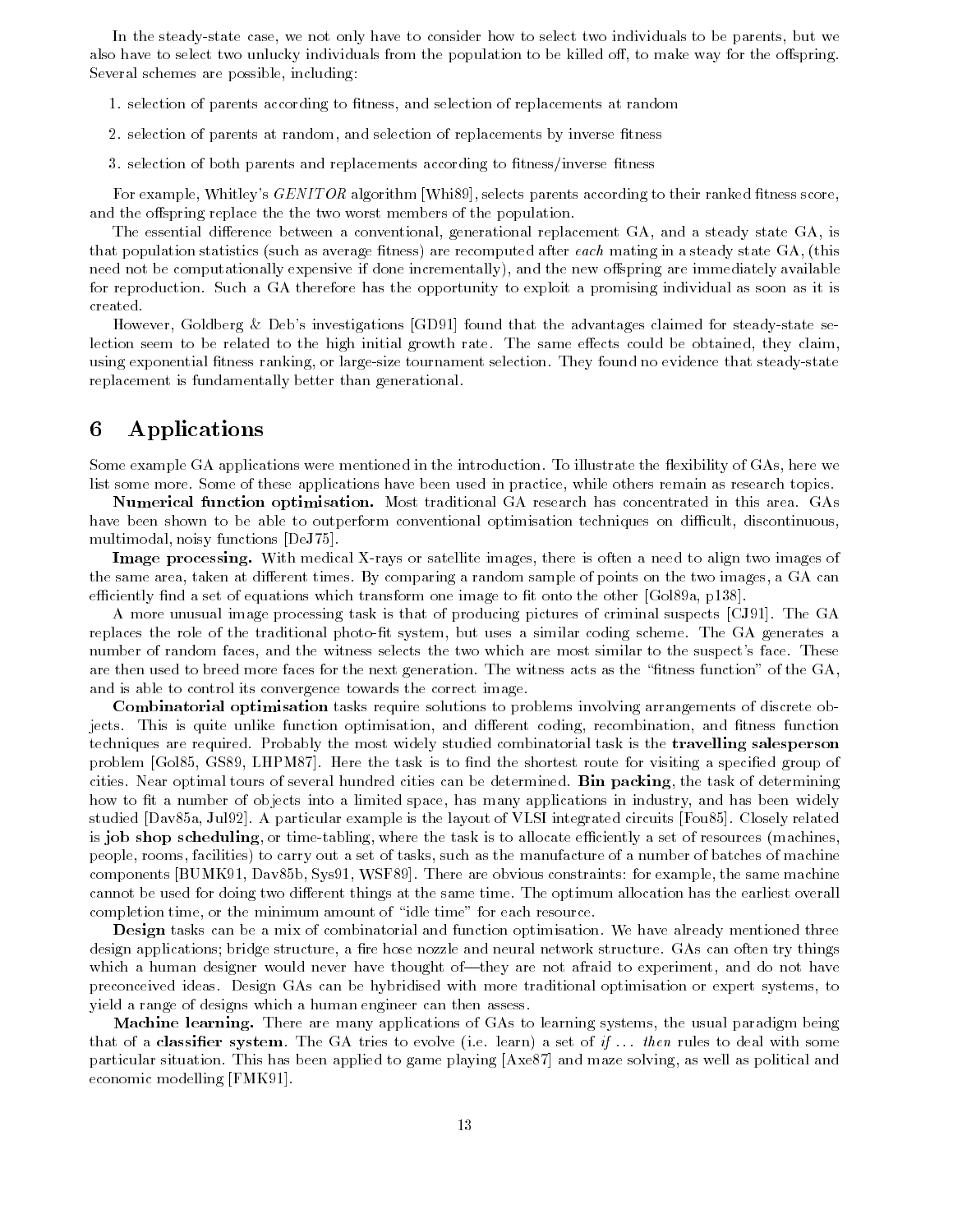A major use of machine learning techniques has been in the field of control [DeJ80, Hun92, KG90]. In a large, complex system, such as a chemical plant, there may be many control parameters to be adjusted to keep the system running in an optimal way. Generally, the classier system approach is used, so that rules are developed for controlling the system. The fitness of a set of rules may be assessed by judging their performance either on the real system itself, or on a computer model of it. Fogarty [Fog88] used the former method to develop rules for controlling the optimum gas/air mixture in furnaces. Goldberg modelled a gas pipeline system to determine a set of rules for controlling compressor stations and detecting leaks [Gol89a, p288]. Davis and Coombs used a similar approach to design communication network links [DC87].

#### $\overline{7}$ **Summary**

GAs are a very broad and deep subject area, and most of our knowledge about them is empirical. This article has described the fundamental aspects of GAs; how they work, theoretical and practical aspects which underlie them, and how they compare with other techniques.

If this article has aroused your interest, you may wish to find out more. For those with access to the Usenet News system, the comp.ai.genetic newsgroup supports discussion about GA topics. A moderated bulletin, GA-digest is distributed by email from the US Navy's Articial Intelligence Centre. Subscription is free. To join, send a request to: GA-List-Request@aic.nrl.navy.mil . They also support an FTP site, containing back issues of GA-digest, information on publications and conferences, and GA source code which can be freely copied. To use this service, connect using ftp to ftp.aic.nrl.navy.mil using anonymous as the user name and your email address as the password. Then change directory to /pub/galist. There is a README file which gives up-to-date information about the contents of the archive. The administrators request that you do not use this facility between 8am and 6pm EST (1pm to 11pm GMT), Monday to Friday.

Part 2 of this article will appear in a future issue of this journal, and will go into further detail.

### References

- [Ack87] D.H. Ackley. An empirical study of bit vector function optimization. In L. Davis, editor, Genetic Algorithms and Simulated Annealing, chapter 13, pages  $170{-}204$ . Pitman, 1987.
- [Axe87] R. Axelrod. The evolution of strategies in the iterated prisoner's dilemma. In L. Davis, editor, Genetic Algorithms and Simulated Annealing, chapter 3, pages  $32-41$ . Pitman, 1987.
- [Bak85] J.E. Baker. Adaptive selection methods for genetic algorithms. In J.J. Grefenstette, editor, Proceedings of the First International Conference on Genetic Algorithms, pages  $101-111$ . Lawrence Erlbaum Associates, 1985.
- [Bak87] J.E. Baker. Reducing bias and inefficiency in the selection algorithm. In J.J. Grefenstette, editor, Proceedings of the Second International Conference on Genetic Algorithms, pages 14-21. Lawrence Erlbaum Associates, 1987.
- [Bel57] R. Bellman. Dynamic Programming. Princeton University Press, 1957.
- [Boo87] L. Booker. Improving search in genetic algorithms. In L. Davis, editor, Genetic Algorithms and Simulated Annealing, chapter 5, pages  $61-73$ . Pitman, 1987.
- [Bri81] A. Brindle. Genetic algorithms for function optimization. PhD thesis, University of Alberta, 1981.
- [BUMK91] S. Bagchi, S. Uckun, Y. Miyabe, and K. Kawamura. Exploring problem-specic recombination operators for job shop scheduling. In R.K. Belew and L.B. Booker, editors, Proceedings of the Fourth International Conference on Genetic Algorithms, pages 10-17. Morgan Kaufmann, 1991.
- [Bun84] B.D. Bunday. Basic Optimisation methods. Edward Arnold, 1984.
- [Chi89] P-C. Chi. Genetic search with proportion estimates. In J.D. Schaffer, editor, Proceedings of the Third International Conference on Genetic Algorithms, pages 92-97. Morgan Kaufmann, 1989.
- [CJ91] C. Caldwell and V.S. Johnston. Tracking a criminal suspect through \face-space" with a genetic algorithm. In R.K. Belew and L.B. Booker, editors, Proceedings of the Fourth International Conference on Genetic Algorithms, pages 416-421. Morgan Kaufmann, 1991.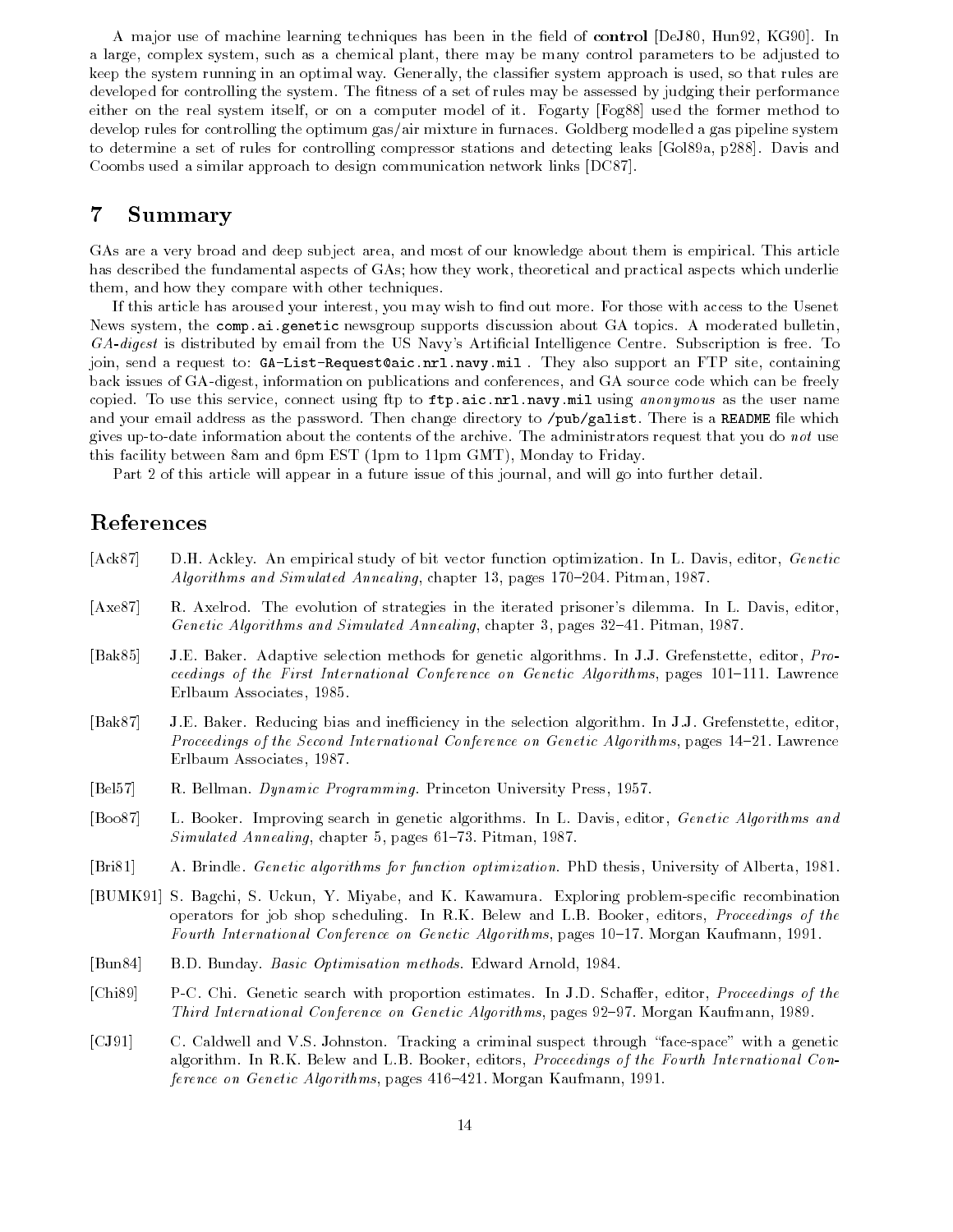- [Cra85] N.L. Cramer. A representation for the adaptive generation of simple sequential programs. In J.J. Grefenstette, editor, Proceedings of the First International Conference on Genetic Algorithms, pages 183{187. Lawrence Erlbaum Associates, 1985.
- [Dav85a] L. Davis. Applying adaptive algorithms to epistatic domains. In 9th Int. Joint Conf. on AI, pages 162-164, 1985.
- [Dav85b] L. Davis. Job shop scheduling with genetic algorithms. In J.J. Grefenstette, editor, Proceedings of the First International Conference on Genetic Algorithms, pages 136-140. Lawrence Erlbaum Associates, 1985.
- [Dav87] L. Davis. Genetic Algorithms and Simulated Annealing. Pitman, 1987.
- [Dav89] L. Davis. Adapting operator probabilities in genetic algorithms. In J.D. Schaffer, editor, Proceedings of the Third International Conference on Genetic Algorithms, pages 61–69. Morgan Kaufmann, 1989.
- [Dav91] L. Davis. Handbook of Genetic Algorithms. Van Nostrand Reinhold, 1991.
- [DC87] L. Davis and S. Coombs. Genetic algorithms and communication link speed design: theoretical considerations. In J.J. Grefenstette, editor, Proceedings of the Second International Conference on Genetic Algorithms, pages  $252-256$ . Lawrence Erlbaum Associates, 1987.
- [DeJ75] K. DeJong. The Analysis and behaviour of a Class of Genetic Adaptive Systems. PhD thesis, University of Michigan, 1975.
- [DeJ80] K. DeJong. Adaptive system design: a genetic approach. IEE Trans SMC, 10:566-574, 1980.
- [DS89] K. DeJong and W.M. Spears. Using genetic algorithms to solve NP-complete problems. In J.D. Schaffer, editor, Proceedings of the Third International Conference on Genetic Algorithms, pages 124{132. Morgan Kaufmann, 1989.
- [FMK91] S. Forrest and G. Mayer-Kress. Genetic algorithms, nonlinear dynamical systems, and models of international security. In L. Davis, editor, Handbook of Genetic Algorithms, chapter 13, pages 166{185. Van Nostrand Reinhold, 1991.
- [Fog88] T.C. Fogarty. Rule-based optimization of combustion in multiple burner furnaces and boiler plants. Engineering Applications of Artificial Intelligence,  $1(3):203-209$ , 1988.
- [Fou85] M.P. Fourman. Compaction of symbolic layout using genetic algorithms. In J.J. Grefenstette, editor, Proceedings of the First International Conference on Genetic Algorithms, pages 141-153. Lawrence Erlbaum Associates, 1985.
- [GD91] D.E. Goldberg and K. Deb. A comparative analysis of selection schemes used in genetic algorithms. In G.J.E. Rawlins, editor, Foundations of Genetic Algorithms, pages 69–93. Morgan Kaufmann, 1991.
- [Gol85] D.E. Goldberg. Alleles, loci, and the TSP. In J.J. Grefenstette, editor, Proceedings of the First International Conference on Genetic Algorithms, pages 154-159. Lawrence Erlbaum Associates, 1985.
- [Gol89a] D.E. Goldberg. Genetic Algorithms in search, optimization and machine learning. Addison-Wesley, 1989.
- [Gol89b] D.E. Goldberg. Sizing populations for serial and parallel genetic algorithms. In J.D. Schaffer, editor, Proceedings of the Third International Conference on Genetic Algorithms, pages 70-79. Morgan Kaufmann, 1989.
- [Gre84] J.J. Grefenstette. GENESIS: A system for using genetic search procedures. In Proceedings of the 1984 Conference on Intelligent Systems and Machines, pages 161-165, 1984.
- [Gre86] J.J. Grefenstette. Optimization of control parameters for genetic algorithms. IEEE Trans SMC, 16:122-128, 1986.